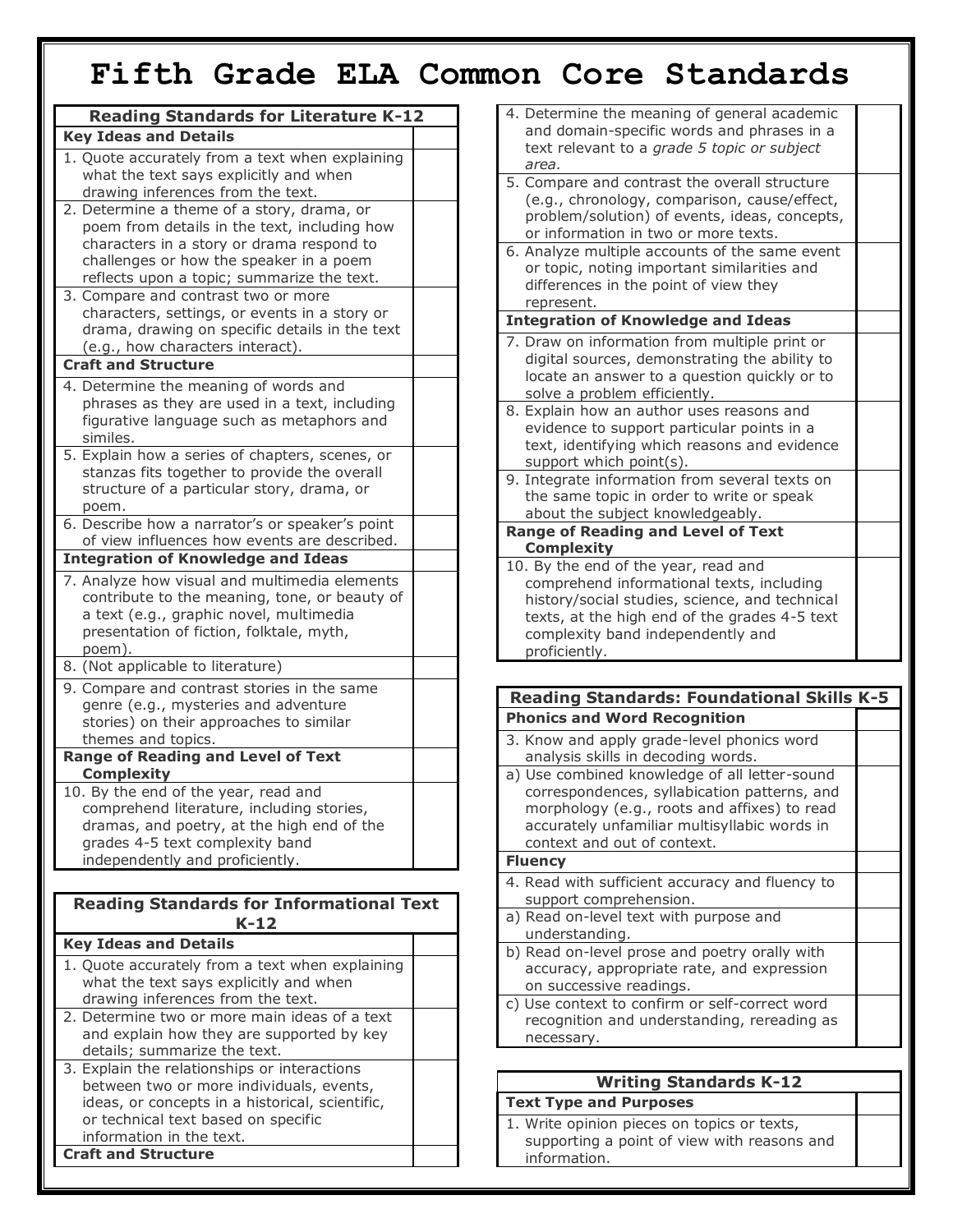## **Fifth Grade ELA Common Core Standards**

| Writing Standardscontinued                                                               |  |
|------------------------------------------------------------------------------------------|--|
| a) Introduce a topic or text clearly, state an                                           |  |
| opinion, and create an organizational                                                    |  |
| structure in which ideas are logically grouped                                           |  |
| to support the writer's purpose.                                                         |  |
| b) Provide logically ordered reasons that are<br>supported by facts and details.         |  |
| c) Link opinion and reasons using words,                                                 |  |
| phrases, and clauses (e.g., consequently,                                                |  |
| specifically).                                                                           |  |
| d) Provide a concluding statement or section                                             |  |
| related to the opinion presented.                                                        |  |
| 2. Write informative/explanatory texts to                                                |  |
| examine a topic and convey ideas and<br>information clearly.                             |  |
| a) Introduce a topic clearly, provide a general                                          |  |
| observation and focus, and group related                                                 |  |
| information logically; include formatting                                                |  |
| (e.g., headings), illustrations, and                                                     |  |
| multimedia when useful to aiding                                                         |  |
| comprehension.                                                                           |  |
| b) Develop the topic with facts, definitions,<br>concrete details, quotations, or other  |  |
| information and examples related to the                                                  |  |
| topic.                                                                                   |  |
| c) Link ideas within and across categories of                                            |  |
| information using words, phrases, and                                                    |  |
| clauses (e.g., in contrast, especially).                                                 |  |
| d) Use precise language and domain-specific                                              |  |
| vocabulary to inform about or explain the<br>topic.                                      |  |
| e) Provide a concluding statement or section                                             |  |
| related to the information or explanation                                                |  |
| presented.                                                                               |  |
| 3. Write narratives to develop real or imagined                                          |  |
| experiences or events using effective<br>technique, descriptive details, and clear       |  |
| event sequences.                                                                         |  |
| a) Orient the reader by establishing a situation                                         |  |
| and introducing a narrator and/or                                                        |  |
| characters; organize an event sequence that                                              |  |
| unfolds naturally.                                                                       |  |
| b) Use narrative techniques, such as dialogue,                                           |  |
| description, and pacing, to develop<br>experiences and events or show the                |  |
| responses of characters to situations.                                                   |  |
| c) Use a variety of transitional words, phrases,                                         |  |
| and clauses to manage the sequence of                                                    |  |
| events.                                                                                  |  |
| d) Use concrete words and phrases and sensory                                            |  |
| details to convey experiences and events                                                 |  |
| precisely.<br>e) Provide a conclusion that follows from the                              |  |
| narrated experiences or events.                                                          |  |
| <b>Production and Distribution of Writing</b>                                            |  |
| 4. Produce clear and coherent writing                                                    |  |
| (including multiple-paragraph texts) in                                                  |  |
| which the development and organization are                                               |  |
| appropriate to task, purpose, and audience.                                              |  |
| 5. With guidance and support from peers and<br>adults, develop and strengthen writing as |  |
| needed by planning, revising, editing,                                                   |  |
|                                                                                          |  |

| rewriting, or trying a new approach. (Editing<br>for conventions should demonstrate<br>command of Language standards 1-3 up to |  |
|--------------------------------------------------------------------------------------------------------------------------------|--|
| and including grade 5.)                                                                                                        |  |
| 6. With some guidance and support from<br>adults, use technology, including the                                                |  |
| Internet, to produce and publish writing as                                                                                    |  |
| well as to interact and collaborate with                                                                                       |  |
| others; demonstrate sufficient command of                                                                                      |  |
| keyboarding skills to type a minimum of two                                                                                    |  |
| pages in a single sitting.                                                                                                     |  |
| <b>Research to Build and Present Knowledge</b>                                                                                 |  |
| 7. Conduct short research projects that use                                                                                    |  |
| several sources to build knowledge through                                                                                     |  |
| investigation of different aspects of a topic.                                                                                 |  |
| 8. Recall relevant information from experiences                                                                                |  |
| or gather relevant information from print and                                                                                  |  |
| digital sources; summarize or paraphrase                                                                                       |  |
| information in notes and finished work, and                                                                                    |  |
| provide a list of sources.                                                                                                     |  |
| 9. Draw evidence from literary or informational                                                                                |  |
| texts to support analysis, reflection, and                                                                                     |  |
| research.                                                                                                                      |  |
| a) Apply grade 5 Reading standards to                                                                                          |  |
| literature (e.g., "Compare and contrast two                                                                                    |  |
| or more characters, settings, or events in a                                                                                   |  |
| story or a drama, drawing on specific details                                                                                  |  |
| in the text [e.g., how characters interact]").                                                                                 |  |
| b) Apply grade 5 Reading standards to                                                                                          |  |
| informational texts (e.g., "Explain how an                                                                                     |  |
| author uses reasons and evidence to support                                                                                    |  |
| particular points in a text, identifying which<br>reasons and evidence support which                                           |  |
| point[s]").                                                                                                                    |  |
| <b>Range of Writing</b>                                                                                                        |  |
| 10. Write routinely over extended time frames                                                                                  |  |
| (time for research, reflection, and revision)                                                                                  |  |
| and shorter time frames (a single sitting or a                                                                                 |  |
| day or two) for a range of discipline-specific                                                                                 |  |
|                                                                                                                                |  |
|                                                                                                                                |  |
| tasks, purposes, and audiences.                                                                                                |  |
|                                                                                                                                |  |
| <b>Speaking and Listening Standards K-12</b>                                                                                   |  |
| <b>Comprehension and Collaboration</b>                                                                                         |  |
| 1. Engage effectively in a range of collaborative                                                                              |  |
| discussions (one-on-one, in groups, and                                                                                        |  |
| teacher-led) with diverse partners on grade 5                                                                                  |  |
| topics and texts, building on others' ideas                                                                                    |  |
| and expressing their own clearly.                                                                                              |  |
| a) Come to discussions prepared, having read                                                                                   |  |
| or studied required material; explicitly draw                                                                                  |  |
| on that preparation and other information                                                                                      |  |
| known about the topic to explore ideas under                                                                                   |  |
| discussion.                                                                                                                    |  |
| b) Follow agreed-upon rules for discussions and                                                                                |  |
| carry out assigned roles.                                                                                                      |  |
| c) Pose and respond to specific questions by                                                                                   |  |
| making comments that contribute to the                                                                                         |  |
| discussion and elaborate on the remarks of                                                                                     |  |
| others.<br><b>Speaking and Listening Standardscontinued</b>                                                                    |  |